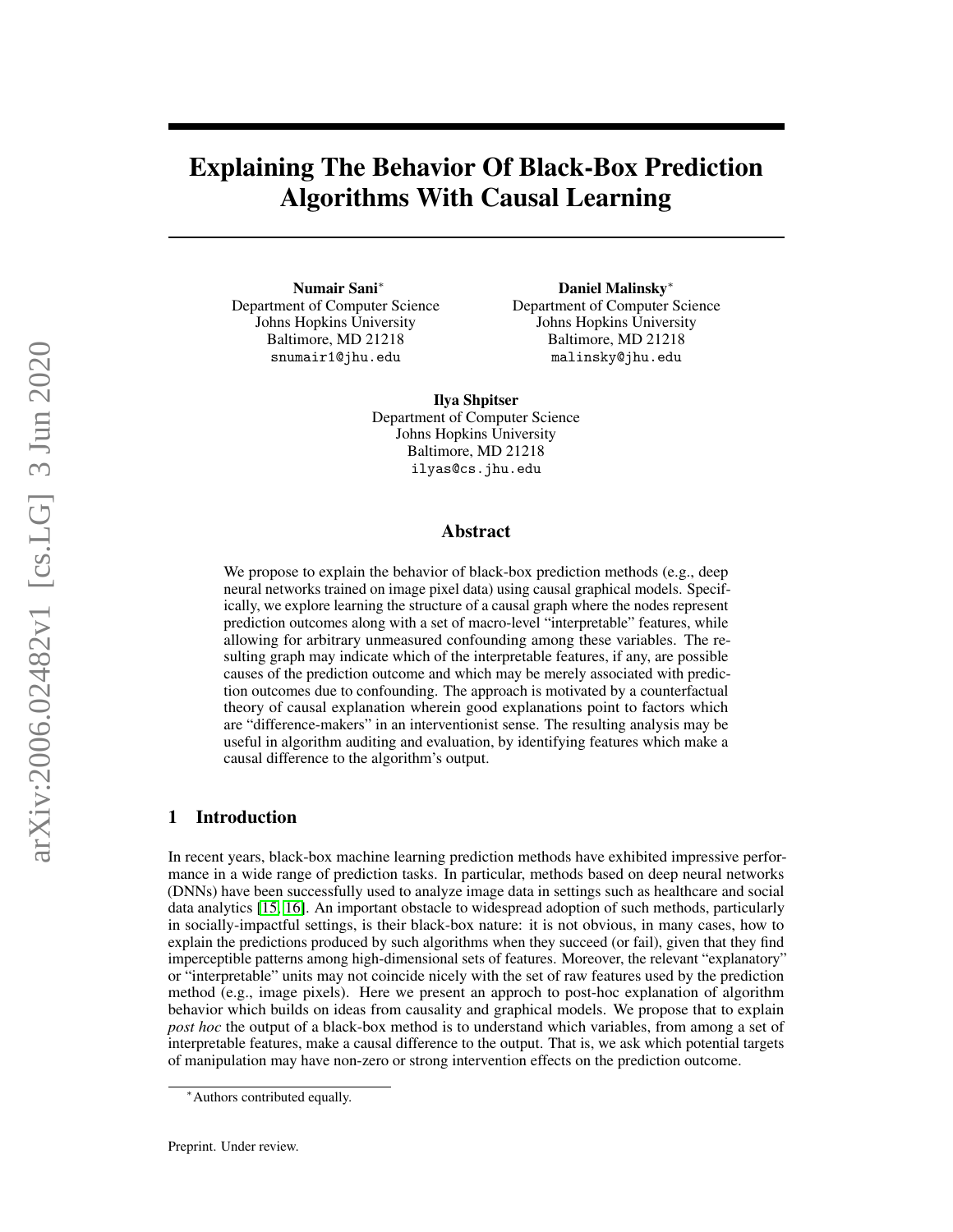There have been numerous approaches to explainability of machine learning algorithms [\[29,](#page-9-0) [26,](#page-9-1) [43,](#page-9-2) [44,](#page-9-3) [20,](#page-9-4) [1,](#page-8-2) [13,](#page-8-3) [23,](#page-9-5) [39\]](#page-9-6). Many have focused on (what may be broadly called) "feature importance" measures. Feature importance measures typically approach explanation from a purely associational standpoint: features ranked as highly "important" are typically inputs that are highly correlated with the predicted outcome (or prediction error) in the sense of having a large regression coefficient or perturbation gradient, perhaps in the context of a local and simple approximating model class (e.g., linear regression, decision trees, or rule lists). However, the purely associational "importance" standpoint has at least two shortcomings. First, the inputs to a DNN (e.g., individual pixels) are often at the wrong level of description to capture a useful or actionable explanation. For example, an individual pixel may contribute very little to the output of a prediction method but contribute a lot in aggregate – higher-level features comprised of many pixels or patterns across individual inputs (e.g., differences between or variances among collections of lower-level attributes) may be the appropriate ingredients of a more useful explanation. Second, features (at whatever level of description) may be highly associated with outcomes without causing them. Two variables may be highly associated because they are both determined by a common cause that is not among the set of potential candidate features. That is, if the black-box algorithm is in fact tracking some omitted variable that is highly correlated with some input feature, the input feature may be labelled "important" in a way that does not support generalization or guide action. We propose to use causal discovery methods (a.k.a. causal structure learning) to determine which interpretable features, from among a pre-selected set of candidates, may plausably be causal deteriminants of the outcome behavior, and distinguish these causal features from variables that are associated with the behavior due to confounding.

We begin by providing some background on causal explanation and the formalism of causal inference, including causal discovery. We then describe our proposal for explaining the behaviors of black-box prediction algorithms and present a simulation study that illustrates our ideas. We also apply a version of our proposal to annotated image data for bird classification. Finally, we discuss some applications, limitations, and future directions of this work.

# 2 Causal Explanation

### 2.1 Explaining Algorithm Behaviors

There is a long history of debate in science and philosophy over what properly constitues an explanation of some phenomenon. (In our case, the relevant phenomenon will be the output of a prediction algorithm.) A connection between explanation and "investigating causes" has been influential, in Western philosophy, at least since Aristotle [\[2\]](#page-8-4). More recently, scholarship on *causal explanation* [\[4,](#page-8-5) [30,](#page-9-7) [42,](#page-9-8) [21\]](#page-9-9) has highlighted various benefits to pursuing understanding of complex systems via causal or counterfactual knowledge, which may be of particular utility to the machine learning community. We focus here primarily on some relevant ideas discussed by Woodward [\[42\]](#page-9-8) to motivate our perspective in this paper, though similar issues are raised elsewhere in the literature.

In some 20th-century philosophical proposals, explanation was construed via applications of deductive logical reasoning (i.e., showing how observations could be derived from physical laws and background conditions) or simple probabilistic reasoning [\[18\]](#page-8-6). One shortcoming of all such proposals is that explanation is intuitively asymmetric: the height of a flagpole explains the length of its shadow (given the sun's position in the sky) but not vice versa; the length of a classic mechanical pendulum explains the device's period of motion, but not vice versa. Logical and associational relationships do not exhibit such asymmetries. Moreover, some true facts or strong associations seem explanatorily irrelevant to a given phenomenon, as when the fact that somebody forgot to water the office rock "explains" why it is not living. (An analogous fact may have been more relevant for an office plant.) Woodward argues that "explanatory relevance" is best understood via counterfactual contrasts and that the asymmetry of explanation reflects the role of causality.

On Woodward's counterfactual theory of causal explanation, explanations answer *what-wouldhave-been-different* questions. Specifically, the relevant counterfactuals describe the outcomes of interventions or manipulations.  $X$  helps explain  $Y$  if, under suitable background conditions, some intervention on X produces a change in the distribution of Y. (Here we presume the object of explanation to be the random variable Y , not a specific value. That is, we focus on *type-level* explanation rather *token-level* explanations of particular events.) This perspective has strong connections to the literature on causal models in artificial intelligence [\[34,](#page-9-10) [24,](#page-9-11) [25\]](#page-9-12). A causal model for outcome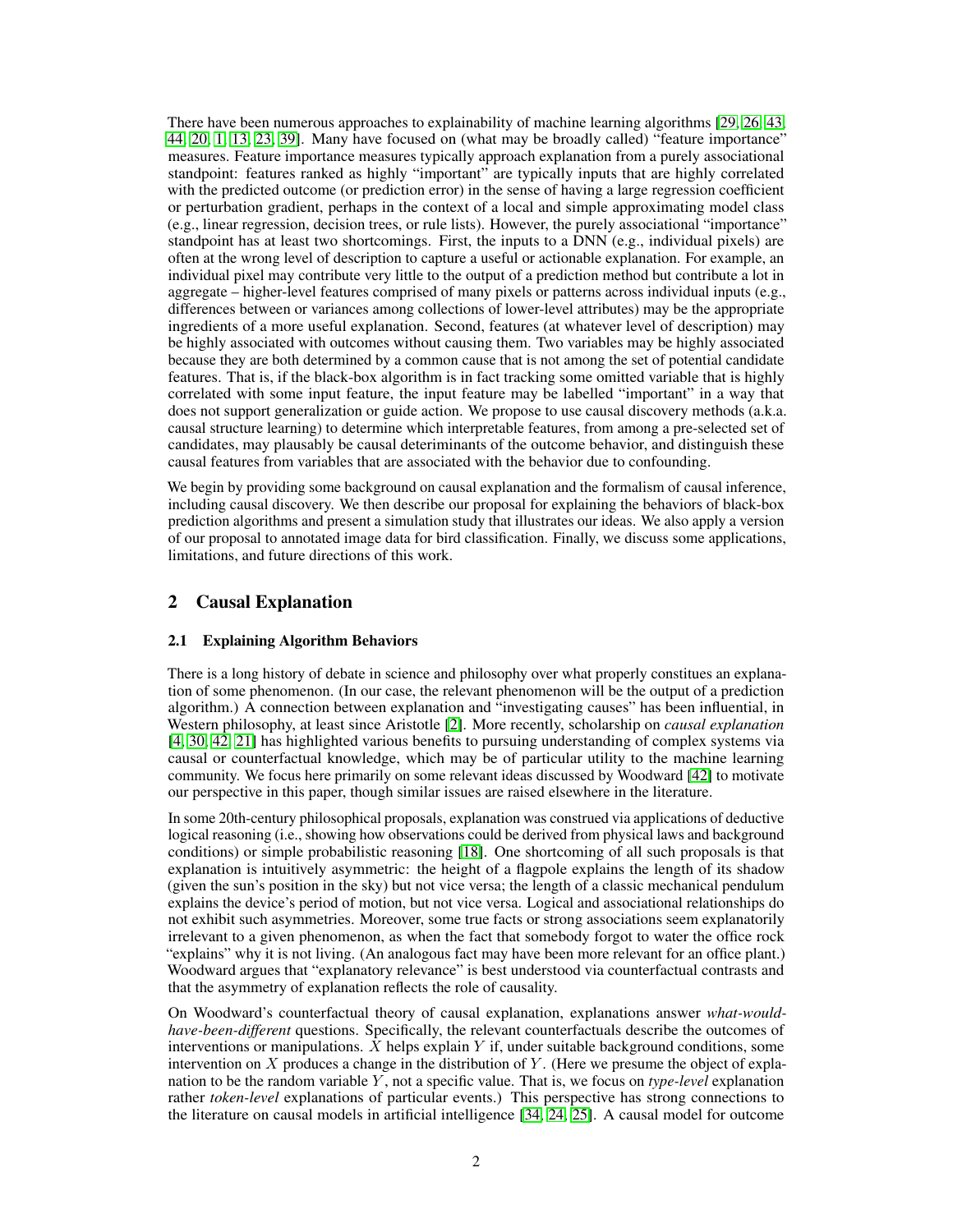$Y$  precisely stipulates how  $Y$  would change under various interventions. So, to explain black-box algorithms we endeavour to build causal models for their behaviors. We propose that such causal explanations can be useful for algorithm evaluation and informing decision-making. In contrast, purely associational measures will be symmetric, include potentially irrelevant information, and fail to support (interventionist) counterfactual reasoning.<sup>[1](#page-2-0)</sup>

Despite a paucity of causal approaches to explainability in the ML literature (with some exceptions, discussed later), survey research suggests that causal explanations are of particular interest to industry practitioners; [\[3\]](#page-8-7) quote one chief scientist as saying "Figuring out causal factors is the holy grail of explainability," and report similar sentiments expressed by many organizations.

#### 2.2 Causal Modeling

Next we provide some background to make our proposal more precise. Throughout, we use uppercase letters (e.g.,  $X, Y$ ) to denote random variables or vectors and lowercase  $(x, y)$  to denote fixed values.

We use *causal graphs* to represent causal relations among random variables [\[34,](#page-9-10) [24\]](#page-9-11). In a causal directed acyclic graph (DAG)  $G = (V, E)$ , a directed edge between variables  $X \to Y(X, Y \in V)$ denotes that  $X$  is a direct cause of  $Y$ , relative to the variables on the graph. Direct causation may be explicated via a system of nonparametric structural equations (NPSEMs) a.k.a. a structural causal model (SCM). The distribution of Y given an intervention that sets X to x is denoted  $p(y | \text{do}(x))$ by Pearl [\[24\]](#page-9-11).<sup>[2](#page-2-1)</sup>. Causal effects are often defined as interventional constrasts, e.g., the *average causal effect* (ACE):  $\mathbb{E}[Y \mid \text{do}(x)] - \mathbb{E}[Y \mid \text{do}(x')]$  for values x, x'. If an interventional distribution can be written as a function of the observed data distribution under assumptions encoded by a given model, it is said to be *identified*; see [\[33\]](#page-9-13) for an overview of identification theory.

Given some collection of variables  $V$  and observational data on  $V$ , one may hope to learn the causal structure, i.e., to select a causal graph supported by the data. We focus on learning causal relations from purely observational (non-experimental) data here, though in some ML settings there exists the capacity to "simulate" interventions directly, which may be even more informative. There exists a significant literature on selecting causal graphs from a mix of observational and interventional data, e.g. [\[36,](#page-9-14) [40\]](#page-9-15), and though we do not make use of such methods here, the approach we propose could be applied in those mixed settings as well.

There are a variety of algorithms for causal structure learning, but what most approaches share is that they exploit patterns of statistical constraints implied by distinct causal models to distinguish among candidate graphs. One paradigm is constraint-based learning, which will be our focus here. In constraint-based learning, the aim is to select a causal graph or set of causal graphs consistent with observed data by directly testing a sequence of conditional independence hypotheses – distinct models will imply distinct patterns of conditional independence, and so by rejecting (or failing to reject) a collection of independence hypotheses, one may narrow down the set of models consistent with the data. For example, a paradigmatic constraint-based method is the PC algorithm [\[34\]](#page-9-10), which aims to learn an equivalence class of DAGs by starting from a complete model (implying no independencies) and removing edges when conditional independence constraints are discovered. Since multiple DAGs may imply the same set of conditional independence constraints, PC estimates a CPDAG (completed partial DAG), a mixed graph with directed and undirected edges that represents a Markov equivalence class of DAGs. (Two graphs are called Markov equivalent if they imply the same conditional independence constraints.) Variations on the PC algorithm and related approaches to selecting CPDAGs have been thoroughly studied in the literature [\[10,](#page-8-8) [12\]](#page-8-9). In settings with unmeasured (latent) confounding variables, it is typical to study graphs with bidirected edges to represent dependence due

<span id="page-2-0"></span><sup>&</sup>lt;sup>1</sup>Some approaches to explainability focus on a different counterfactual notion: roughly, they aim to identify values in the input space for which a prediction decision changes, assuming all variables are independent of each other [\[37,](#page-9-16) [32\]](#page-9-17). In most settings of interest, the relevant features are not independent of each other, as will become clear in our examples below. Some promising recent work has combined causal knowledge with counterfactual explanations of this sort [\[22\]](#page-9-18), focusing on counterfactual input values that are consistent with background causal relationships. While interesting, such work is orthogonal to our proposal here, which focuses on type-level rather than token-level explanation, operates on a different set of features than the ones used to generate the prediction, and does not presume that causal relationships among variables are known a priori.

<span id="page-2-1"></span><sup>&</sup>lt;sup>2</sup>An alternative formalism would denote the post-intervention distribution by  $p(Y(x))$ , where  $Y(x)$  is a *potential outcome* (or *counterfactual*) random variable: the value of Y under the assignment x to X. Differences between these formalisms are irrelevant for our purposes here, c.f. [\[27\]](#page-9-19).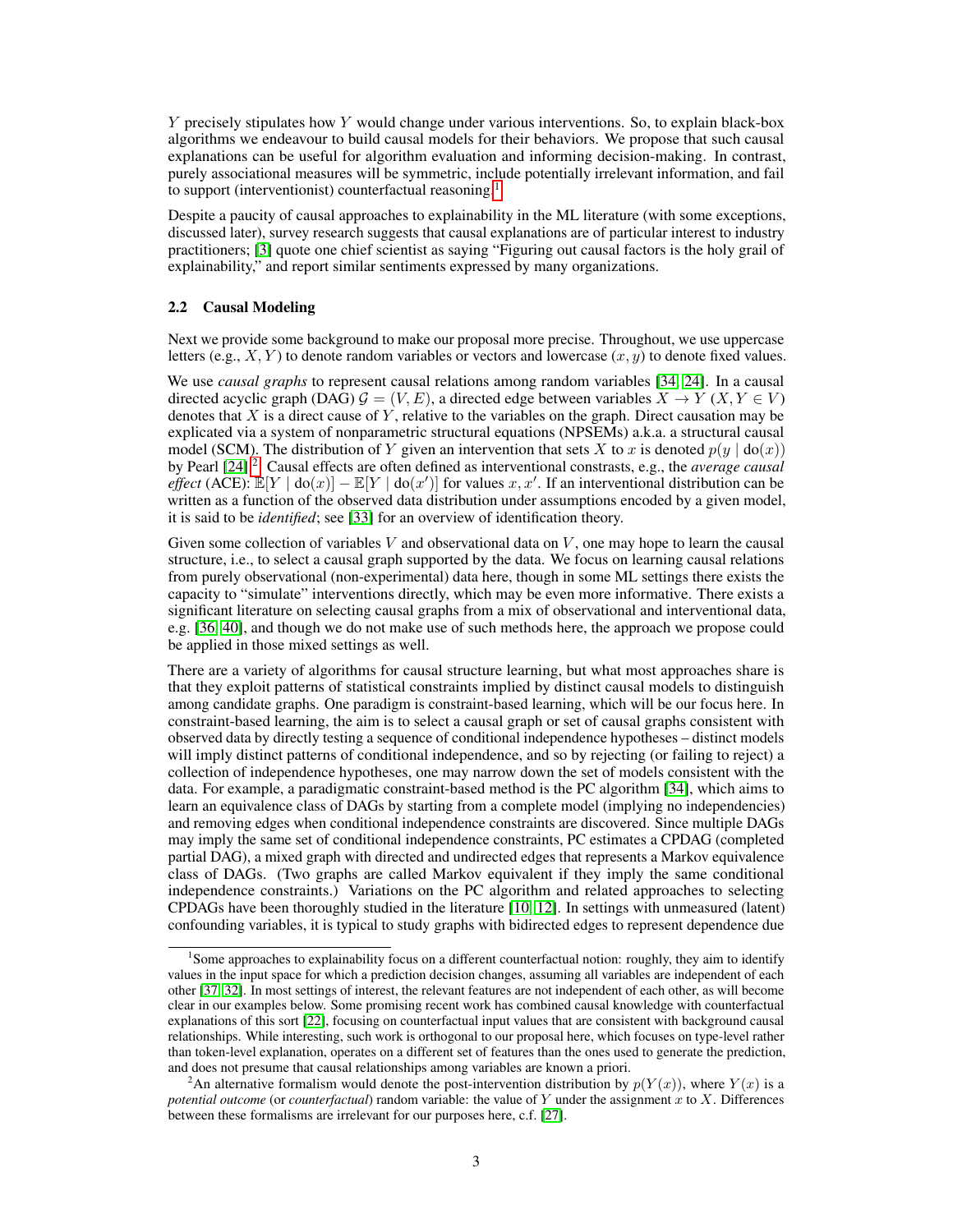to confounding. For example, a partial ancestral graph (PAG) [\[45\]](#page-10-0) is a graphical representation which includes directed edges ( $X \to Y$  means X is a causal ancestor of Y), bidirected edges ( $X \leftrightarrow Y$ means X and Y are both caused by some unmeasured common factor(s), e.g.,  $X \leftarrow U \rightarrow Y$ ), and partially directed edges ( $X \nightharpoonup Y$  or  $X \nightharpoonup \neg Y$ ) where the circle marks indicate ambiguity about whether the endpoints are arrows or tails. (Generally, PAGs can also include undirected or partially undirected edges to represent selection bias, but this is irrelevant for our purposes here.) PAGs inherit their causal interpretation by encoding the commonalities among a set of underlying causal DAGs with latent variables. A bit more formally, a PAG represents an equivalence class of maximal ancestral graphs (MAGs), which encode the independence relations among observed variables when some variables are unobserved [\[28,](#page-9-20) [45\]](#page-10-0). The FCI algorithm [\[34,](#page-9-10) [46\]](#page-10-1) is a well-known constraint-based method (similar to PC), which uses sequential tests of conditional independence to select a PAG from data. Variations on the FCI algorithm have also been studied [\[9,](#page-8-10) [11\]](#page-8-11).

### 3 Explaining Black-Box Predictions

Consider a supervised learning setting with a high-dimensional set of "low-level" features (e.g., pixels in an image)  $X = (X_1, ..., X_q)$  taking values in an input space  $\mathcal{X}^q$  and outcome Y taking values in *Y*. A prediction or classification algorithm (e.g., DNN) learns a map  $f : \mathcal{X}^q \mapsto \mathcal{Y}$ . Predicted values from this function are denoted  $\dot{Y}$ . To explain the predictions  $\dot{Y}$ , we focus on a smaller set of "high-level" features  $Z = (Z_1, ..., Z_p)$   $(p \ll q)$  which are "interpretable" in the sense that they correspond to human-understandable and potentially manipulable elements of the application domain of substantive interest, e.g., "presence of tumor in the upper lobe," "diffuse alveolar damage," and so on in lung imaging or "has red colored wing feathers," "has a curved beak," and so on in bird classification. For now, we assume that the interpretable feature set is predetermined and available in the form of an annotated data set, i.e., that each image is labeled with interpretable features. Later, we discuss the possibility of automatically extracting a set of possibly interpretable features from data which lacks annotations. We also assume that  $Z$  contains no variables which are deterministically or logically related (e.g., where  $Z_i = z_i$  always implies  $Z_j = z_j$  for some  $i, j$ ), though we also return to this issue later. An example from our bird classification dataset (described below) is seen in Figure 1: X consists of the raw pixels and  $Z$  includes the interpretable annotations identified in the figure.

Our proposal is to learn a causal PAG  $\hat{G}$  among the variable set  $V = (Z, \hat{Y})$ , with the minimal background knowledge imposed that  $\hat{Y}$  is a non-ancestor of Z (there is no directed path from  $\hat{Y}$ to any element of Z). Additional background knowledge may also be imposed if it is known, for example, that none of the elements of Z may cause each other (they are only dependent due to latent common causes) or there are groups of variables which precede others in a causal ordering. If in  $G$ , there is a directed edge  $Z_i \to Y$ , then  $Z_i$  is a definite cause of the prediction, if instead bidirected edge  $Z_i \leftrightarrow Y$  then  $Z_i$  is not a cause of the prediction (only dependent due to common latent factors), and if  $Z_i \hookrightarrow Y$  then  $Z_i$  is a possible cause of the prediction. The reason it is important to search for a probability of  $\mathbb{R}^d$ . PAG and not a DAG (or equivalence class of DAGs) is that Z will in general *not* include all possibly relevant variables. Even if only interpretable features strongly associated with prediction outcomes are pre-selected, observed associations may be attributed in part or in whole to latent common causes.

We emphasize that the graphical representation  $\widehat{G}$  is an intentionally crude approximation to the prediction process. By assumption,  $\hat{Y}$  is truly generated from  $X_1, ..., X_q$ , not  $Z_1, ..., Z_p$ . However, we view  $\widehat{G}$  as a useful approximation insofar as it captures some of the salient "inner workings" of the opaque and complicated prediction algorithm. If in fact the DNN's internal representation is entirely disjoint from functions of  $Z_1, ..., Z_p$ , we expect to find that these features are not causes; if some subset of  $Z_1, ..., Z_p$  nearly correspond to important features in the internal representation we hope to find that those will be picked out as causes, and have corresponding strong estimated causal effects.

Two causality-inspired approaches to explanation are worth mentioning here. [\[8\]](#page-8-12) propose a causal attribution method for neural networks. They estimate the ACE of each input neuron on each output neuron under a model assumption motivated by the network structure: they assume if input neurons are dependent, it is only because of latent common causes. The "contribution" of each input neuron is then quantified by the magnitude of this estimated causal effect. This is similar in spirit to our approach, but we do not take the input neurons as the relevant units of analysis (instead focusing on substantively interpretable "macro" features which may be complex aggregates), nor do we assume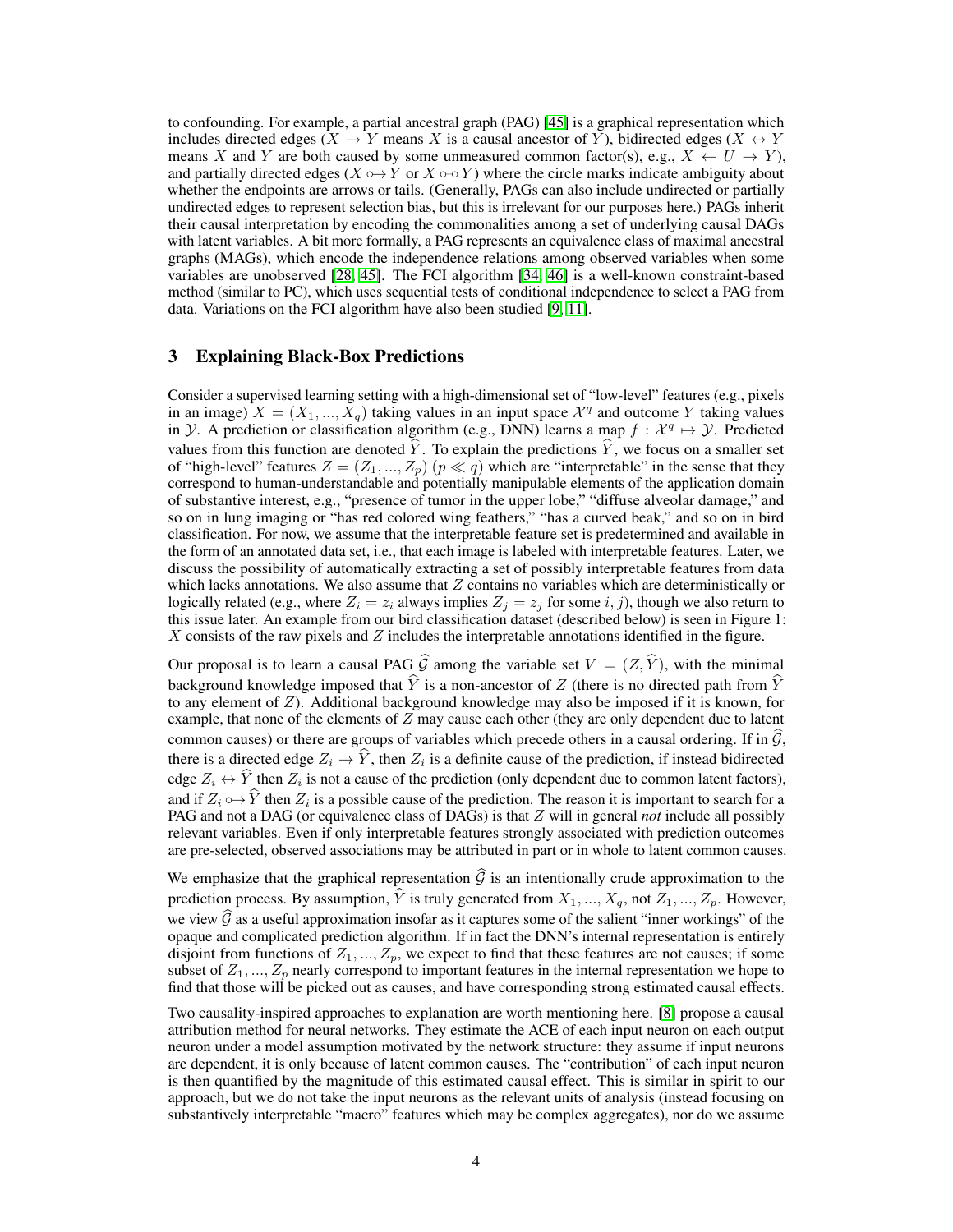

Figure 1: An image of a Baltimore Oriole annotated with interpretable features.

the causal structure is fixed a priori. Our proposal is also not limited to prediction models based on neural networks or any particular model architecture. [\[31\]](#page-9-21) introduce an approach (CXPlain) which is model-agnostic but similar to [\[8\]](#page-8-12) in taking the "low-level" input features  $X$  as the relevant units of analysis (in contrast with the "high-level" features  $Z$ ). CXPlain is based on Granger causality and their measure effectively quantifies the change in prediction error when an input feature is left out. Unlike our proposal, this measure does not have an interventionist interpretation except under the restrictive assumption that all relevant variables have been measured, i.e., no latent confounding.

Next we illustrate a basic version of our procedure with a simulation study.

# 4 A Simulation Study

Consider the following experiment, inspired by and modified from a study reported in [\[7\]](#page-8-13). A research subject is presented with a sequence of 2D black and white images, and responds ( $Y = 1$ ) or does not respond  $(Y = 0)$  with some target behavior for each image presented. The raw features X are then the  $d \times d$  image pixels. The images may contain several shapes (alone or in combination) – a horizontal bar  $(H)$ , vertical bar  $(V)$ , circle  $(C)$ , or rectangle  $(R)$  – in addition to random pixel noise; see Fig. [2.](#page-5-0) The target behavior  $Y$  is caused only by the presence of verticle bars and circles, in the sense that manipulating the image pixel arrangement to contain a verticle bar or a circle (or both) makes  $Y = 1$  much more likely, whereas manipulating the presence of the other shapes does not change the distribution of  $Y$  at all. In our simulations, this is accomplished by sampling the target behavior  $Y = 1$  with probability depending monotonically only on V and C. However, the various shapes are not independent. Circles and horizontal bars also cause rectangles to be more likely.  $R$ would thus be associated with the outcome  $Y$ , though conditionally independent given  $C$ . H would be marginally independent of  $Y$  but dependent given  $R$ . The details of the simulation are given below, as well as summarized by the DAG in Fig. [3\(](#page-5-1)a).

| $U_1 \sim \text{Uniform}(0, 1)$                | $V \sim$ Bernoulli $(1-U_1)$            |
|------------------------------------------------|-----------------------------------------|
| $U_2 \sim \text{Uniform}(0, 1)$                | $C \sim \text{Bernoulli}(U_2)$          |
| $H \sim$ Bernoulli $(U_1)$                     | $R \sim$ Bernoulli(expit(0.75H + 0.5C)) |
| $Y \sim$ Bernoulli(expit(-0.5 + 2.5V + 1.75C)) |                                         |

Using the above process, 5000 images are generated. Next, we train a deep convolutional neural network (CNN) on the raw image pixels  $\overline{X}$  according to the standard supervised paradigm. We use Resnet18 [\[17\]](#page-8-14) and initialize the weights with values estimated by pre-training the network on ImageNet [\[14\]](#page-8-15). This was done using the PyTorch framework.<sup>[3](#page-4-0)</sup> The model performs quite well – 81% accuracy on a held out test set of 2000 images – so we may reasonably hope that these predictions track the underlying mechanism by which the data was generated. Our interpretable features Z are indicators of the presence of the various shapes in the image. Since the true underlying behavior

<span id="page-4-0"></span> $3$ The software is freely available at: https://pytorch.org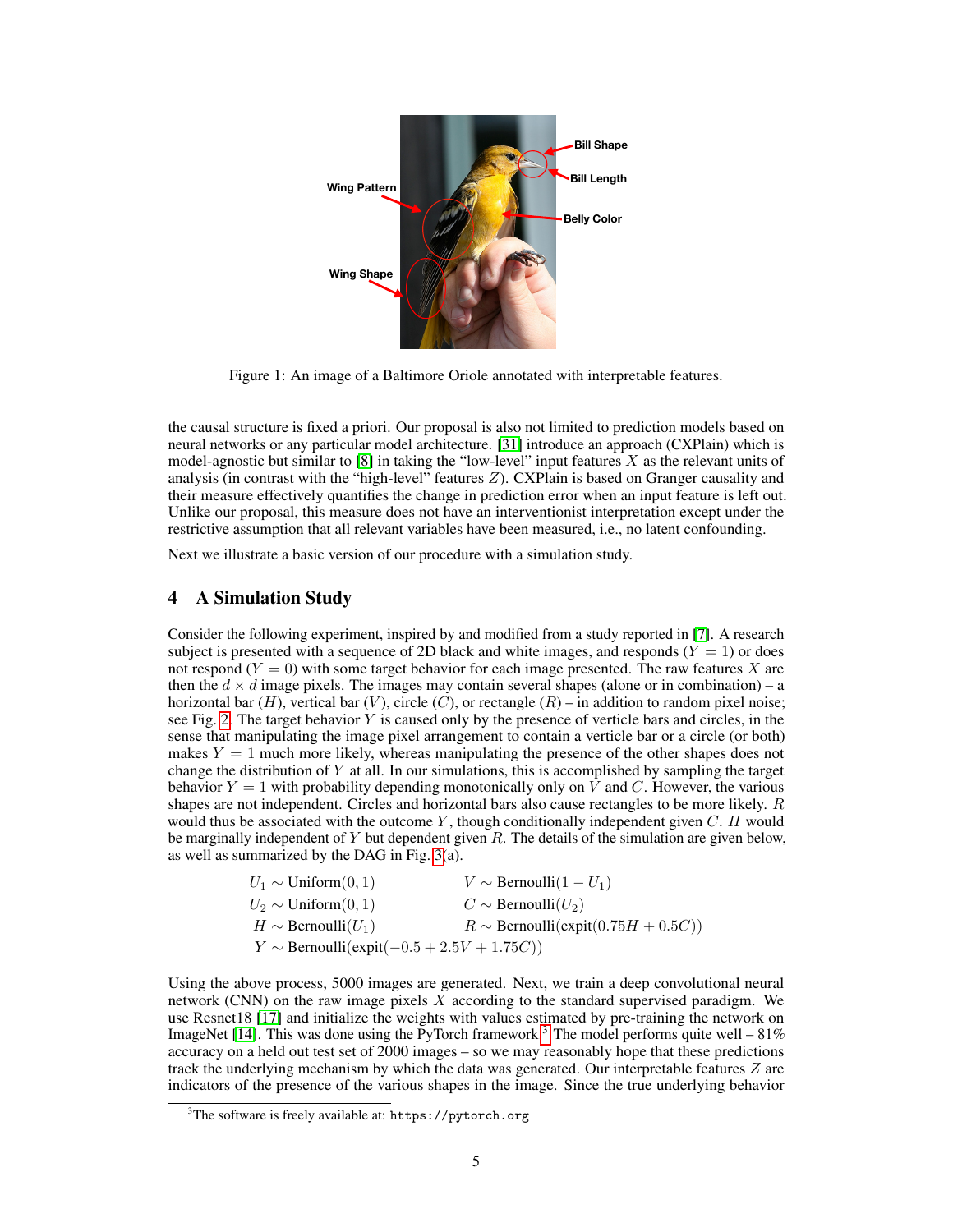<span id="page-5-0"></span>

<span id="page-5-1"></span>Figure 2: Simulated image examples with horizontal bars, vertical bars, circles, and rectangles.



Figure 3: (a) A causal diagram representing the true data generating process. (b) The PAG learned using FCI.

is causally determined by V and C, we expect V and C to be "important" for the predictions  $\dot{Y}$ , but due to the mutual dependence the other shapes are also highly correlated with  $\hat{Y}$ . Moreover, we mimic a setting where  $C$  is (wrongfully) omitted from the set of candidate interpretable features; in practice, the feature set proposed by domain experts or available in the annotated data will typically exclude various relevant determinants of the underlying outcome. In that case,  $C$  is an unmeasured confounder. Applying the PAG-estimation algorithm FCI to variable set  $(H, V, R, \hat{Y})$  we learn the structure in Fig. [3\(](#page-5-1)b), which indicates correctly that V is a (possible) cause, but that R is not: R is associated with the prediction outcomes only due to an unmeasured common cause.[4](#page-5-2) This simple example illustrates how the estimated PAG using (incomplete) interpretable features can be useful: we disentangle mere statistical associations from (potentially) causal relationships, in this case indicating correctly that interventions on  $V$  may make a difference to the prediction algorithm's behavior but interventions on  $R$  and  $H$  would not, and moreover that there are potentially important causes of the output  $(C)$  that have been excluded from our set of candidate features.

# 5 Application: Bird Classification

We demonstrate the utility of our approach by explaining a bird classification neural network, trained on the Caltech-UCSD 200-2011 image dataset [\[38\]](#page-9-22). It consists of 200 categories of birds, with 11,788 images in total. Each image comes annotated with 312 binary attributes describing interpretable bird characteristics like eye color, size, wing shape, etc. We build a black-box prediction model using raw pixel features to predict the class of the bird and then use FCI to explain the output of the model.

### 5.1 Data Preprocessing & Model Training

Since many of the species classifications have few associated images, we first broadly group species into 9 coarser groups. For example we group the Baird Sparrow and Black Throated Sparrow into one Sparrow class. Details on the grouping scheme can be found in the supplementary material. This leads to 9 possible outcome labels and 5514 images (instances that do not fit into one of these categories are excluded from analysis). The number of images across each class is not evenly balanced. So, we

<span id="page-5-2"></span><sup>&</sup>lt;sup>4</sup>Under a somewhat different data-generating process, FCI could learn a directed edge  $V \rightarrow \hat{Y}$  instead of a partially directed edge, thus more definitively ruling out unmeasured confounding between V and  $\hat{Y}$ . This depends on the observed patterns of association and independence; see [\[45\]](#page-10-0) on so-called "visible" and "invisible" edges in a PAG.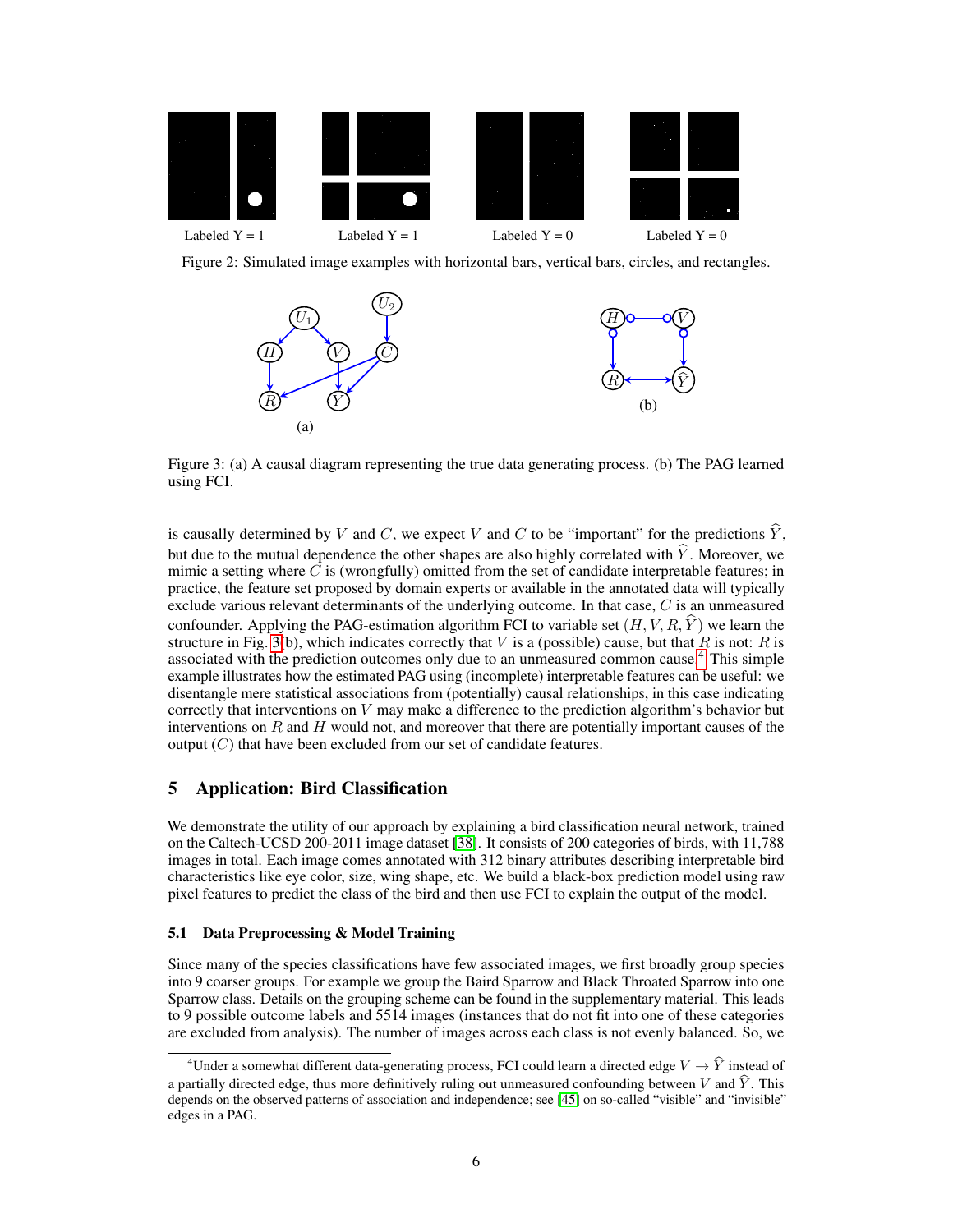| <b>Table 1: Possible Causes of Bird Category with Relative Frequencies</b> |                         |                      |                      |
|----------------------------------------------------------------------------|-------------------------|----------------------|----------------------|
| Size: $82.5\%$                                                             | Wing Shape: $52.5\%$    | Belly Pattern: 52.5% | Bill Color: 52.5%    |
| Bill Length: $62.5\%$                                                      | Back Pattern: 52.5%     | Tail Pattern: 52.5%  | Primary Color: 52.5% |
| Bill Shape: 62.5                                                           | Upper Tail color: 52.5% | Wing Color: $52.5\%$ | Leg Color: $52.5\%$  |
| Eye Color: $57.5\%$                                                        | Breast Pattern: 52.5%   | Nape Color: 52.5%    | Belly Color: 52.5%   |
| Forehead Color: 52.5%                                                      | Under Tail Color: 52.5% | Wing Pattern: 52.5%  | Breast Color: 52.5%  |
| Upperparts Color: 52.5%                                                    | Tail Shape: 52.5%       | Throat Color: 52.5%  |                      |
| Underparts Color: 52.5%                                                    | Crown Color: 52.5%      | Back Color: 52.5%    |                      |

subsample overrepresented classes in order to get roughly equal number of images per class. This yields a dataset of 3538 images, which is then partitioned into a training, validation, and testing datasets of 2849, 520, and 529 images respectively. We train the ResNet18 architecture (pre-trained on ImageNet) on our dataset and achieve an accuracy of 86.57% on the testing set. We consolidate the 312 available binary attributes into ordinal attributes. For example, four binary attributes describing back pattern, namely has\_back\_pattern::solid, has\_back\_pattern::spotted, has\_back\_pattern::striped, has\_back\_pattern::multi-colored are consolidated into one attribute back pattern taking on five possible values: the 4 designations above and an additional category if the attribute is missing. Even once this consolidation is performed, there still exist many attributes with a large number of possible values, so we group together similar values. For example we group dark colors including gray, black, and brown into one category and warm colors including red, yellow, and orange into another. Other attributes are consolidated similarly. The full grouping scheme is described in the supplementary material. After the above preprocessing, for each image we have a predicted label from the CNN and 26 ordinal attributes.

# 5.2 Structure Learning

Structure learning methods such as FCI produce a single estimated PAG as output. In applications, it is common to repeat the graph estimation on multiple bootstraps or subsamples of the original data, in order to control false discovery rates or to mitigate the cumulative effect of statistical errors in the independence tests [\[35\]](#page-9-23). We create 40 bootstrapped replicates of the dataset and run FCI on each with tuning parameter  $\alpha = 10^{-5}$ , with the additional background knowledge imposed that  $\hat{Y}$  cannot cause any of the interpretable features.<sup>[5](#page-6-0)</sup> Here FCI is used with the  $\chi^2$  independence test, and we limit the maximum conditioning set size to 4 for computational tractability.

# 5.3 Results

We compute the relative frequency over bootstrap trials of  $Z_i \rightarrow \hat{Y}$  edges from all attributes. This represents the frequency with which an attribute is determined to be a possible cause of the predicted label and constitutes a rough measure of "confidence" in that attribute's causal status. The computed relative frequencies are presented in the Table 1. We find that the most likely candidate causes include size, bill length, bill shape, and eye color, which are intuitively salient features for distinguishing among bird categories. We have lower confidence that the other features are possible causes of  $\hat{Y}$ .

# 6 Discussion

We have presented a tool to support explaining the behavior of black-box prediction algorithms. Below we discuss some potential uses and limitations.

# 6.1 Algorithm Auditing and Evaluation

One important goal related to building explainable AI systems is the auditing and evaluation of algorithms post-hoc. If a prediction algorithm appears to perform well, it is important to understand why it performs well before deploying the algorithm. Users will want to know that the algorithm is "paying attention to" the right aspects of the input, and not tracking spurious artifacts [\[3\]](#page-8-7). This is important both from the perspective of generalization to new domains as well as from the perspective

<span id="page-6-0"></span> $5$ We use the command-line interface to the TETRAD freeware: https://github.com/cmu-phil/tetrad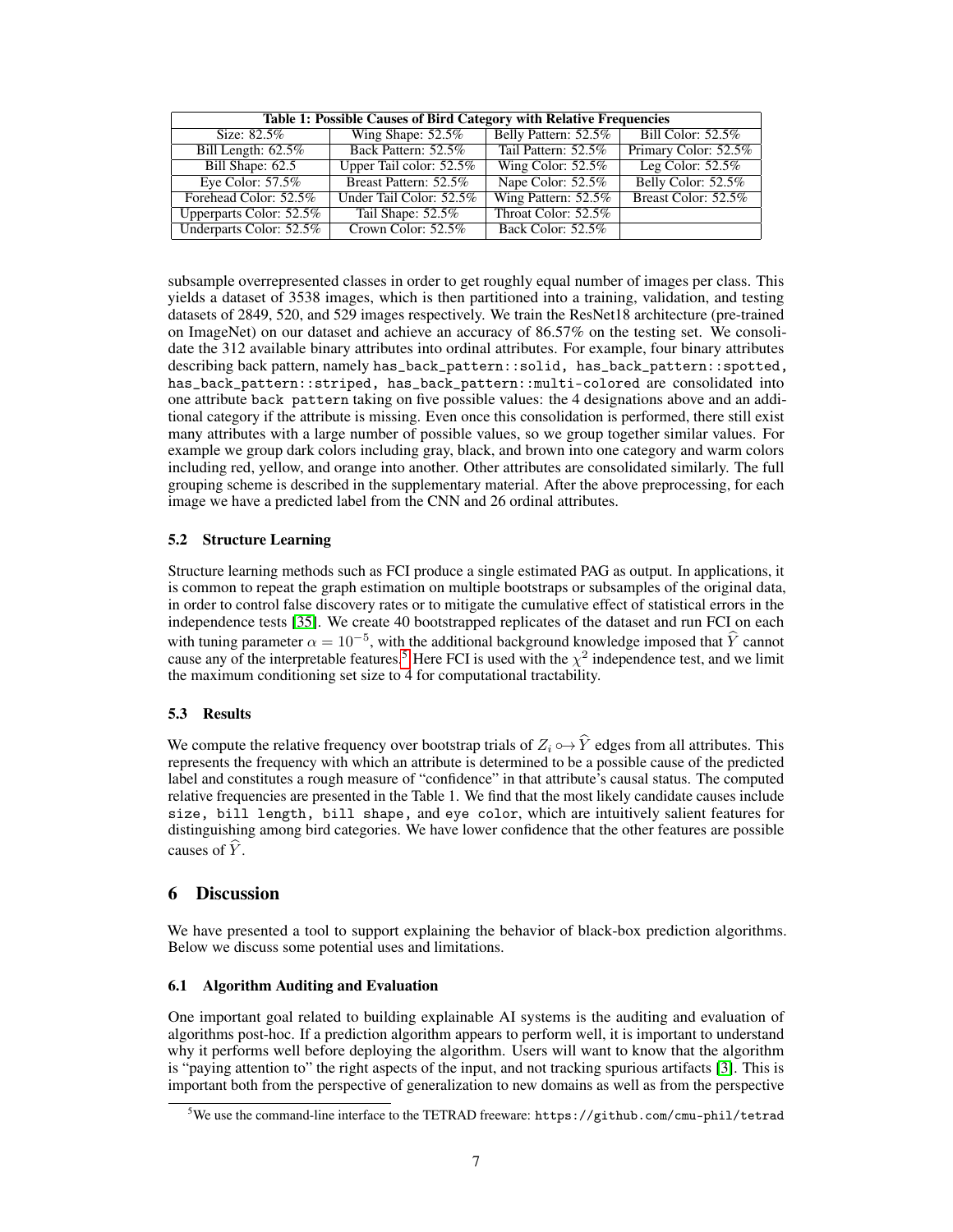of fairness. To illustrate the former, consider instances of "dataset bias" or "data leakage" wherein an irrelevant artifact of the data collection process proves very important to the performance of the prediction method. This may impede generalization to other data sets where the artifact is absent or somehow the data collection process is different. For example, [\[41\]](#page-9-24) study the role of violet image highlighting on dermoscopic images in a skin cancer detection task. They find that this image highlighting significantly affects the likelihood that a skin lesion is classified as cancerous by a commerical CNN tool. (The researchers are able to diagnose the problem because they have access to the same images pre- and post-highlighting: effectively, they are able to simulate an intervention on the highlighting.)

To illustrate the fairness perspective, consider a recent episode of alleged racial bias in Google's Vision Cloud API, a tool which automatically labels images into various categories [\[19\]](#page-9-25). Users found an image of a dark-skinned hand holding a non-contact digital thermometer that was labelled "gun" by the API, while a similar image with a light-skinned individual was labelled "electronic device." More tellingly, when the image with dark skin was crudely altered to contain light beige-colored skin (an intervention on "skin color"), the same object was labelled "monocular." This simple experiment was suggestive of the idea that skin color was inappropriately a cause of the object label and tracking biased or stereotyped associations. Google apologized and revised their algorithm, though denied any "evidence of systemic bias related to skin tone."

Auditing algorithms to determine whether inappropriate features have a causal impact on the output can be an import part of the bias-checking pipeline. Moreover, a benefit of our proposed approach is that the black-box model may be audited without access to the model itself, only the predicted values. This may be desirable in some settings where the model itself is proprietary.

#### 6.2 Informativeness and Background Knowledge

It is important to emphasize that a PAG-based causal discovery analysis is informative to a degree that depends on the data (the patterns of association) and the strength of imposed background knowledge. Here we only imposed the minimal knowledge that  $\hat{Y}$  is not a cause of any of the image features and we allowed for arbitrary causal relationships and latent structure otherwise. Being entirely agnostic about the possibility of unmeasured confounding may lead, depending on the observed patterns of dependence and independence in the data, to only weakly informative results if the patterns of association cannot rule out possible confounding anywhere. If the data fails to rule out confounders and fails to identify definite causes of  $\hat{Y}$ , this does not indicate that the analysis has failed but just that only negative conclusions are supported – e.g., the chosen set of interpretable features and background assumptions are not sufficiently rich to identify the causes of the output. It is standard in the causal discovery literature to acknowledge that the strength of supported causal conclusions depends on the strength of input causal background assumptions [\[34\]](#page-9-10). In some cases, domain knowledge may support restricting the set of possible causal structures, e.g., when it is believed the some relationships must be unconfounded or some correlations among  $Z$  may only be due to latent variables (because some elements of Z cannot cause each other).

#### 6.3 Selecting or Constructing Interpretable Features

In our experiments we use hand-crafted interpretable features that are available in the form of annotations with the data. Annotations are not always available in applications. In such settings, one approach would be to manually annotate the raw data with expert evaluations, e.g., when clinical experts annotate medical images with labels of important features (e.g. "tumor in the upper lobe," "diffuse aveolar damage," etc). Alternatively, one may endeavour to extract interpretable features automatically from the raw data. Unsupervised learning techniques may be used in some contexts to construct features, though in general there is no guarantee that these will be substantively (e.g., clinically) meaningful or correspond to manipulable elements of the domain. However, a series of papers [\[7,](#page-8-13) [5,](#page-8-16) [6\]](#page-8-17) has introduced techniques for extracting *causal features* from "low-level" data, i.e., features that have a causal effect on the target outcome. We leave to future work the possibility of combining this causally-motivated feature extraction technique with the present proposal. A related issue is that "high-level" features associated with data sets (whether they are extracted by human judgement or automatically) may not always be interpretable in the sense intended here: they may not correspond to manipulable elements of the domain. Moreover, some features may be deterministically related (which would pose a problem for most structure learning algorithms), and so some feature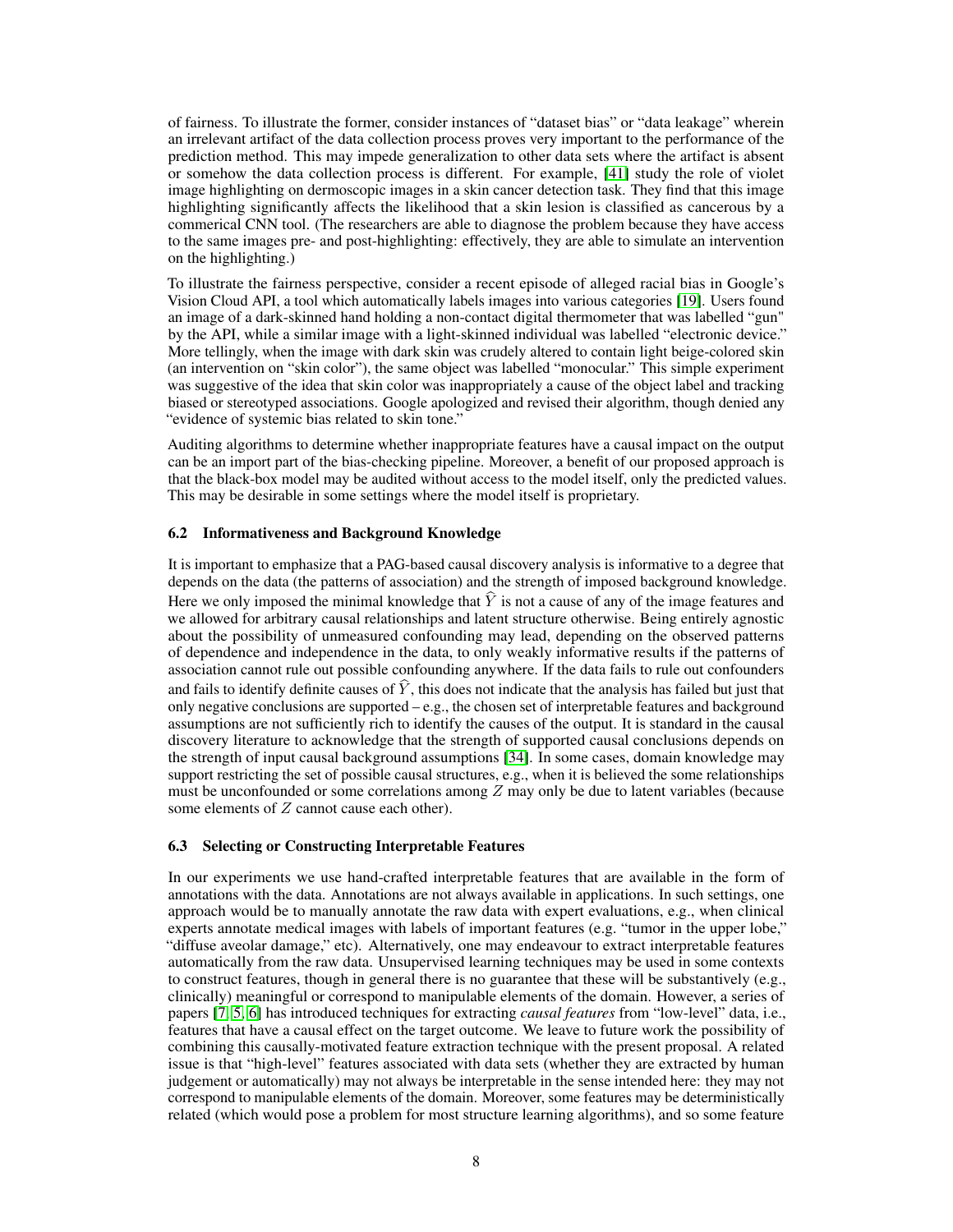pre-selection may be necessary. Thus, human judgement may be indispensible at the feature-selection stage of the process.

# 7 Conclusion

Causal structure learning algorithms – specifically PAG learning algorithms such as FCI and its variants – may be a valuable tool for explaining black-box prediction methods. We have demonstrated the utility of using FCI in both simulated and real data experiments, where we are able to distinguish between possible causes of the prediction outcome and features that are associated due to unmeasured confounding. We hope the analysis presented here stimulates further cross-pollination between research communities focusing on causal discovery and explainable AI.

### References

- <span id="page-8-2"></span>[1] Philip Adler, Casey Falk, Sorelle A Friedler, Tionney Nix, Gabriel Rybeck, Carlos Scheidegger, Brandon Smith, and Suresh Venkatasubramanian. Auditing black-box models for indirect influence. *Knowledge and Information Systems*, 54(1):95–122, 2018.
- <span id="page-8-4"></span>[2] Aristotle. *Posterior Analytics*.
- <span id="page-8-7"></span>[3] Umang Bhatt, Alice Xiang, Shubham Sharma, Adrian Weller, Ankur Taly, Yunhan Jia, Joydeep Ghosh, Ruchir Puri, José MF Moura, and Peter Eckersley. Explainable machine learning in deployment. In *Proceedings of the 2020 Conference on Fairness, Accountability, and Transparency*, pages 648–657, 2020.
- <span id="page-8-5"></span>[4] Nancy Cartwright. Causal laws and effective strategies. *Noûs*, pages 419–437, 1979.
- <span id="page-8-16"></span>[5] Krzysztof Chalupka, Tobias Bischoff, Pietro Perona, and Frederick Eberhardt. Unsupervised discovery of el nino using causal feature learning on microlevel climate data. In *Proceedings of the 32nd Conference on Uncertainty in Artificial Intelligence*, pages 72–81, 2016.
- <span id="page-8-17"></span>[6] Krzysztof Chalupka, Frederick Eberhardt, and Pietro Perona. Causal feature learning: an overview. *Behaviormetrika*, 44(1):137–164, 2017.
- <span id="page-8-13"></span>[7] Krzysztof Chalupka, Pietro Perona, and Frederick Eberhardt. Visual causal feature learning. In *Proceedings of the 31st Conference on Uncertainty in Artificial Intelligence*, pages 181–190, 2015.
- <span id="page-8-12"></span>[8] Aditya Chattopadhyay, Piyushi Manupriya, Anirban Sarkar, and Vineeth N Balasubramanian. Neural network attributions: A causal perspective. In *Proceedings of the 36th International Conference on Machine Learning*, pages 981–990, 2019.
- <span id="page-8-10"></span>[9] Tom Claassen and Tom Heskes. A Bayesian approach to constraint based causal inference. In *Proceedings of the 28th Conference on Uncertainty in Artificial Intelligence*, pages 207–216, 2012.
- <span id="page-8-8"></span>[10] Diego Colombo and Marloes H. Maathuis. Order-independent constraint-based causal structure learning. *Journal of Machine Learning Research*, 15(1):3741–3782, 2014.
- <span id="page-8-11"></span>[11] Diego Colombo, Marloes H. Maathuis, Markus Kalisch, and Thomas S. Richardson. Learning highdimensional directed acyclic graphs with latent and selection variables. *Annals of Statistics*, pages 294–321, 2012.
- <span id="page-8-9"></span>[12] Ruifei Cui, Perry Groot, and Tom Heskes. Copula PC algorithm for causal discovery from mixed data. In *Joint European Conference on Machine Learning and Knowledge Discovery in Databases*, pages 377–392, 2016.
- <span id="page-8-3"></span>[13] Sanjeeb Dash, Oktay Gunluk, and Dennis Wei. Boolean decision rules via column generation. In *Advances in Neural Information Processing Systems*, pages 4655–4665, 2018.
- <span id="page-8-15"></span>[14] Jia Deng, Wei Dong, Richard Socher, Li-Jia Li, Kai Li, and Li Fei-Fei. Imagenet: A large-scale hierarchical image database. In *IEEE Conference on Computer Vision and Pattern Recognition*, pages 248–255. Ieee, 2009.
- <span id="page-8-0"></span>[15] Andre Esteva, Alexandre Robicquet, Bharath Ramsundar, Volodymyr Kuleshov, Mark DePristo, Katherine Chou, Claire Cui, Greg Corrado, Sebastian Thrun, and Jeff Dean. A guide to deep learning in healthcare. *Nature Medicine*, 25(1):24–29, 2019.
- <span id="page-8-1"></span>[16] Rita Georgina Guimaraes, Renata L. Rosa, Denise De Gaetano, Demostenes Z Rodriguez, and Graca Bressan. Age groups classification in social network using deep learning. *IEEE Access*, 5:10805–10816, 2017.
- <span id="page-8-14"></span>[17] Kaiming He, Xiangyu Zhang, Shaoqing Ren, and Jian Sun. Identity mappings in deep residual networks. In *European Conference on Computer Vision*, pages 630–645. Springer, 2016.
- <span id="page-8-6"></span>[18] Carl G. Hempel. *Aspects of scientific explanation*. Free Press, 1965.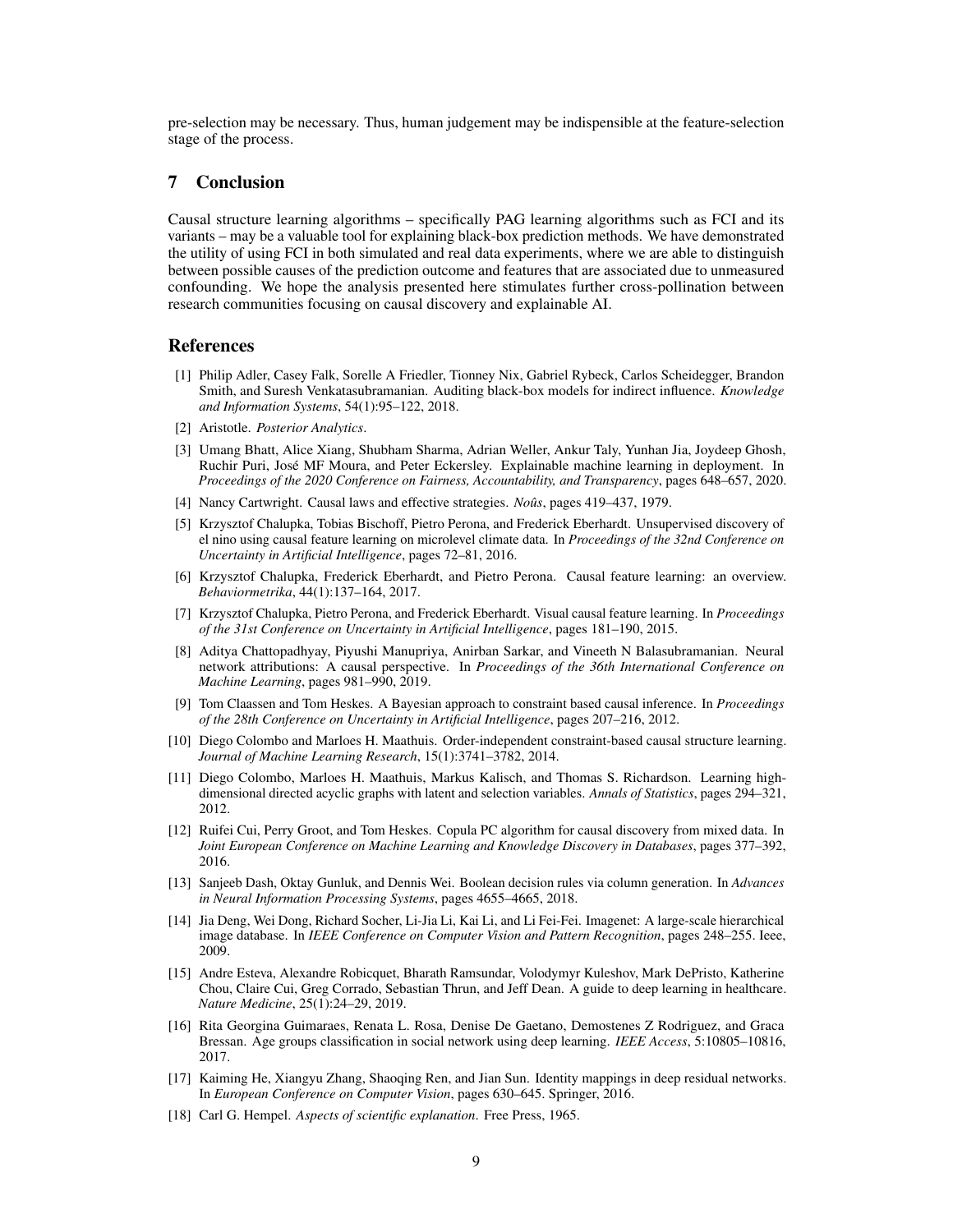- <span id="page-9-25"></span>[19] Nicolas Kayser-Bril. Google apologizes after its Vision AI produced racist results. *AlgorithmWatch*, 2020. <https://algorithmwatch.org/en/story/google-vision-racism/>.
- <span id="page-9-4"></span>[20] Himabindu Lakkaraju, Ece Kamar, Rich Caruana, and Jure Leskovec. Interpretable & explorable approximations of black box models. *arXiv preprint arXiv:1707.01154*, 2017.
- <span id="page-9-9"></span>[21] Tania Lombrozo and Nadya Vasilyeva. Causal explanation. In *Oxford Handbook of Causal Reasoning*, pages 415–432. Oxford University Press, 2017.
- <span id="page-9-18"></span>[22] Divyat Mahajan, Chenhao Tan, and Amit Sharma. Preserving causal constraints in counterfactual explanations for machine learning classifiers. *arXiv preprint arXiv:1912.03277*, 2019.
- <span id="page-9-5"></span>[23] Christoph Molnar. *Interpretable Machine Learning*. 2019. [https://christophm.github.io/](https://christophm.github.io/interpretable-ml-book/) [interpretable-ml-book/](https://christophm.github.io/interpretable-ml-book/).
- <span id="page-9-11"></span>[24] Judea Pearl. *Causality*. Cambridge University Press, 2009.
- <span id="page-9-12"></span>[25] Jonas Peters, Dominik Janzing, and Bernhard Schölkopf. *Elements of causal inference: foundations and learning algorithms*. MIT Press, 2017.
- <span id="page-9-1"></span>[26] Marco Tulio Ribeiro, Sameer Singh, and Carlos Guestrin. "Why should I trust you?" Explaining the predictions of any classifier. In *Proceedings of the 22nd ACM SIGKDD International Conference on Knowledge Discovery and Data Mining*, pages 1135–1144, 2016.
- <span id="page-9-19"></span>[27] Thomas S. Richardson and James M. Robins. Single world intervention graphs (SWIGs): A unification of the counterfactual and graphical approaches to causality. *Center for the Statistics and the Social Sciences, University of Washington Working Paper 128*, pages 1–146, 2013.
- <span id="page-9-20"></span>[28] Thomas S. Richardson and Peter Spirtes. Ancestral graph Markov models. *Annals of Statistics*, 30(4):962– 1030, 2002.
- <span id="page-9-0"></span>[29] Peter R Rijnbeek and Jan A. Kors. Finding a short and accurate decision rule in disjunctive normal form by exhaustive search. *Machine Learning*, 80(1):33–62, 2010.
- <span id="page-9-7"></span>[30] Wesley C. Salmon. *Scientific explanation and the causal structure of the world*. Princeton University Press, 1984.
- <span id="page-9-21"></span>[31] Patrick Schwab and Walter Karlen. CXPlain: Causal explanations for model interpretation under uncertainty. In *Advances in Neural Information Processing Systems*, pages 10220–10230, 2019.
- <span id="page-9-17"></span>[32] Shubham Sharma, Jette Henderson, and Joydeep Ghosh. Certifai: Counterfactual explanations for robustness, transparency, interpretability, and fairness of artificial intelligence models. *arXiv preprint arXiv:1905.07857*, 2019.
- <span id="page-9-13"></span>[33] Ilya Shpitser. Identification in graphical causal models. In *Handbook of Graphical Models*, pages 381–403. CRC Press, 2018.
- <span id="page-9-10"></span>[34] Peter L. Spirtes, Clark N. Glymour, and Richard Scheines. *Causation, prediction, and search*. MIT press, 2000.
- <span id="page-9-23"></span>[35] Daniel J. Stekhoven, Izabel Moraes, Gardar Sveinbjörnsson, Lars Hennig, Marloes H. Maathuis, and Peter Bühlmann. Causal stability ranking. *Bioinformatics*, 28(21):2819–2823, 2012.
- <span id="page-9-14"></span>[36] Sofia Triantafillou and Ioannis Tsamardinos. Constraint-based causal discovery from multiple interventions over overlapping variable sets. *Journal of Machine Learning Research*, 16:2147–2205, 2015.
- <span id="page-9-16"></span>[37] Sandra Wachter, Brent Mittelstadt, and Chris Russell. Counterfactual explanations without opening the black box: Automated decisions and the GDPR. *Harvard Journal of Law & Technology*, 31:841, 2017.
- <span id="page-9-22"></span>[38] Catherine Wah, Steve Branson, Peter Welinder, Pietro Perona, and Serge Belongie. The Caltech-UCSD Birds-200-2011 Dataset. Technical Report CNS-TR-2011-001, California Institute of Technology, 2011.
- <span id="page-9-6"></span>[39] Tong Wang. Gaining free or low-cost transparency with interpretable partial substitute. In *Proceedings of the 36th International Conference on Machine Learning*, pages 6505–6514, 2019.
- <span id="page-9-15"></span>[40] Yuhao Wang, Liam Solus, Karren Yang, and Caroline Uhler. Permutation-based causal inference algorithms with interventions. In *Advances in Neural Information Processing Systems*, pages 5822–5831, 2017.
- <span id="page-9-24"></span>[41] Julia K. Winkler, Christine Fink, Ferdinand Toberer, Alexander Enk, Teresa Deinlein, Rainer Hofmann-Wellenhof, Luc Thomas, Aimilios Lallas, Andreas Blum, Wilhelm Stolz, and Holger A. Haenssle. Association between surgical skin markings in dermoscopic images and diagnostic performance of a deep learning convolutional neural network for melanoma recognition. *JAMA Dermatology*, 155(10):1135–1141, 2019.
- <span id="page-9-8"></span>[42] James Woodward. *Making things happen: A theory of causal explanation*. Oxford University Press, 2005.
- <span id="page-9-2"></span>[43] Hongyu Yang, Cynthia Rudin, and Margo Seltzer. Scalable Bayesian rule lists. In *Proceedings of the 34th International Conference on Machine Learning*, pages 3921–3930, 2017.
- <span id="page-9-3"></span>[44] Jiaming Zeng, Berk Ustun, and Cynthia Rudin. Interpretable classification models for recidivism prediction. *Journal of the Royal Statistical Society: Series A (Statistics in Society)*, 180(3):689–722, 2017.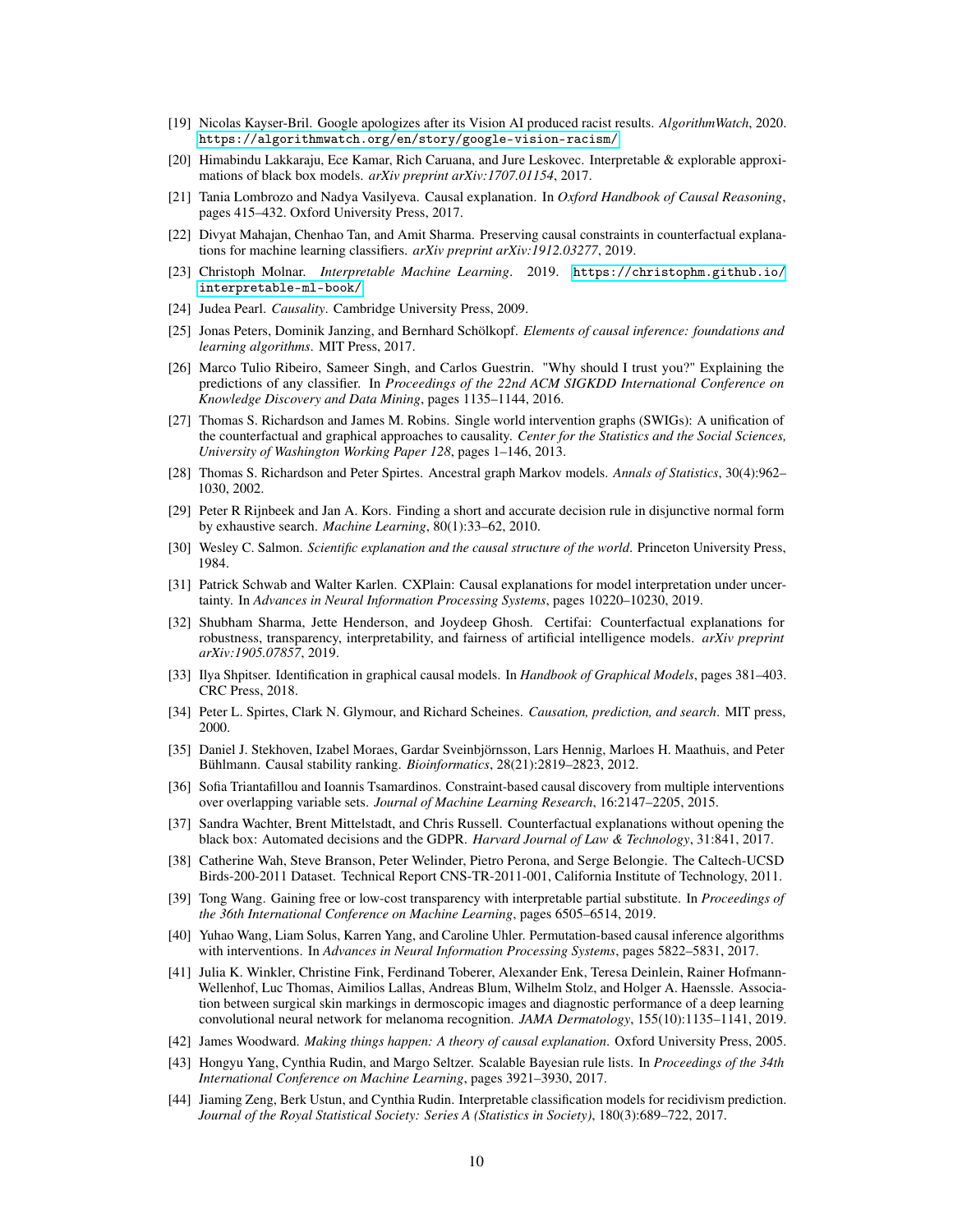- <span id="page-10-0"></span>[45] Jiji Zhang. Causal reasoning with ancestral graphs. *Journal of Machine Learning Research*, 9:1437–1474, 2008.
- <span id="page-10-1"></span>[46] Jiji Zhang. On the completeness of orientation rules for causal discovery in the presence of latent confounders and selection bias. *Artificial Intelligence*, 172(16-17):1873–1896, 2008.

### Supplement: Preprocessing for Birds Dataset

#### Bird Classification Grouping

The Caltech-UCSD 200-2011 Birds dataset comes with 200 categories of birds. We coarsen them using the group scheme below:

- Flycatcher
	- 041.Scissor\_Tailed\_Flycatcher
	- 040.Olive\_Sided\_Flycatcher
	- 043.Yellow\_Bellied\_Flycatcher
	- 038.Great\_Crested\_Flycatcher
	- 042.Vermilion\_Flycatcher
	- 037.Acadian\_Flycatcher
	- 039.Least\_Flycatcher
- Gull
	- 059.California\_Gull
	- 065.Slaty\_Backed\_Gull
	- 063.Ivory\_Gull
	- 060.Glaucous\_Winged\_Gull
	- 066.Western\_Gull
	- 062.Herring\_Gull
	- 064.Ring\_Billed\_Gull
	- 061.Heermann\_Gull
- Kingfisher
	- 081.Pied\_Kingfisher
	- 082.Ringed\_Kingfisher
	- 080.Green\_Kingfisher
	- 079.Belted\_Kingfisher
	- 083.White\_Breasted\_Kingfisher
- Sparrow
	- 127.Savannah\_Sparrow
	- 126.Nelson\_Sharp\_Tailed\_Sparrow
	- 116.Chipping\_Sparrow
	- 114.Black\_Throated\_Sparrow
	- 121.Grasshopper\_Sparrow
	- 119.Field\_Sparrow
	- 122.Harris\_Sparrow
	- 130.Tree\_Sparrow
	- 128.Seaside\_Sparrow
	- 118.House\_Sparrow
	- 133.White\_Throated\_Sparrow
	- 115.Brewer\_Sparrow
	- 117.Clay\_Colored\_Sparrow
	- 131.Vesper\_Sparrow
	- 123.Henslow\_Sparrow
	- 120.Fox\_Sparrow
	- 129.Song\_Sparrow
	- 125.Lincoln\_Sparrow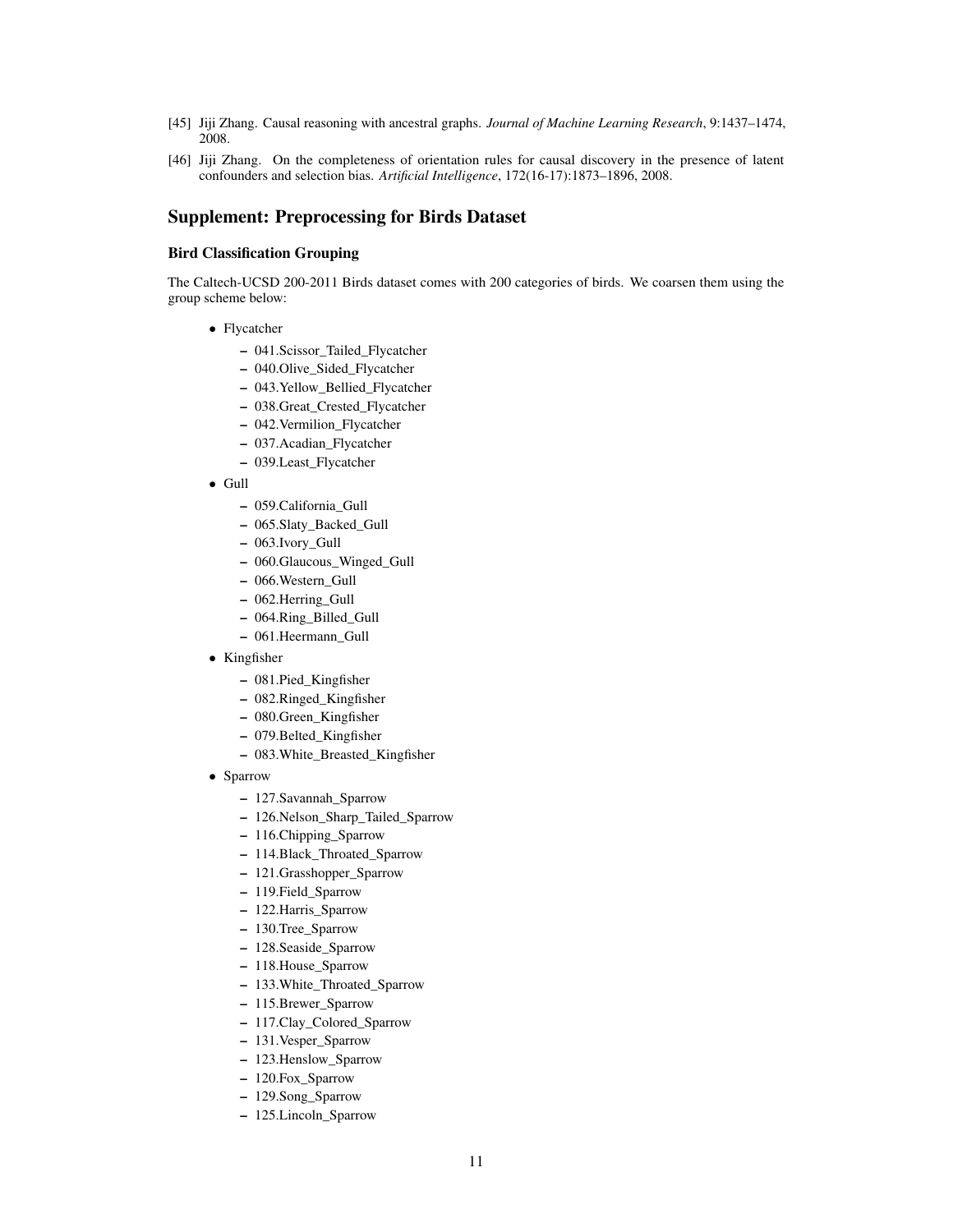- 132.White\_Crowned\_Sparrow
- 124.Le\_Conte\_Sparrow
- 113.Baird\_Sparrow
- Tern
	- 141.Artic\_Tern
	- 144.Common\_Tern
	- 146.Forsters\_Tern
	- 143.Caspian\_Tern
	- 145.Elegant\_Tern
	- 147.Least\_Tern
	- 142.Black\_Tern
- Vireo
	- 156.White\_Eyed\_Vireo
	- 154.Red\_Eyed\_Vireo
	- 152.Blue\_Headed\_Vireo
	- 157.Yellow\_Throated\_Vireo
	- 153.Philadelphia\_Vireo
	- 155.Warbling\_Vireo
	- 151.Black\_Capped\_Vireo
- Warbler
	- 168.Kentucky\_Warbler
	- 163.Cape\_May\_Warbler
	- 158.Bay\_Breasted\_Warbler
	- 162.Canada\_Warbler
	- 182.Yellow\_Warbler
	- 161.Blue\_Winged\_Warbler
	- 167.Hooded\_Warbler
	- 180.Wilson\_Warbler
	- 171.Myrtle\_Warbler
	- 166.Golden\_Winged\_Warbler
	- 173.Orange\_Crowned\_Warbler
	- 177.Prothonotary\_Warbler
	- 178.Swainson\_Warbler
	- 169.Magnolia\_Warbler
	- 159.Black\_and\_White\_Warbler
	- 165.Chestnut\_Sided\_Warbler
	- 164.Cerulean\_Warbler
	- 174.Palm\_Warbler
	- 176.Prairie\_Warbler
	- 160.Black\_Throated\_Blue\_Warbler
	- 179.Tennessee\_Warbler
	- 170.Mourning\_Warbler
	- 172.Nashville\_Warbler
	- 181.Worm\_Eating\_Warbler
	- 175.Pine\_Warbler
- Woodpecker
	- 188.Pileated\_Woodpecker
	- 189.Red\_Bellied\_Woodpecker
	- 190.Red\_Cockaded\_Woodpecker
	- 187.American\_Three\_Toed\_Woodpecker
	- 191.Red\_headed\_Woodpecker,
	- 192.Downy\_Woodpecker
- Wren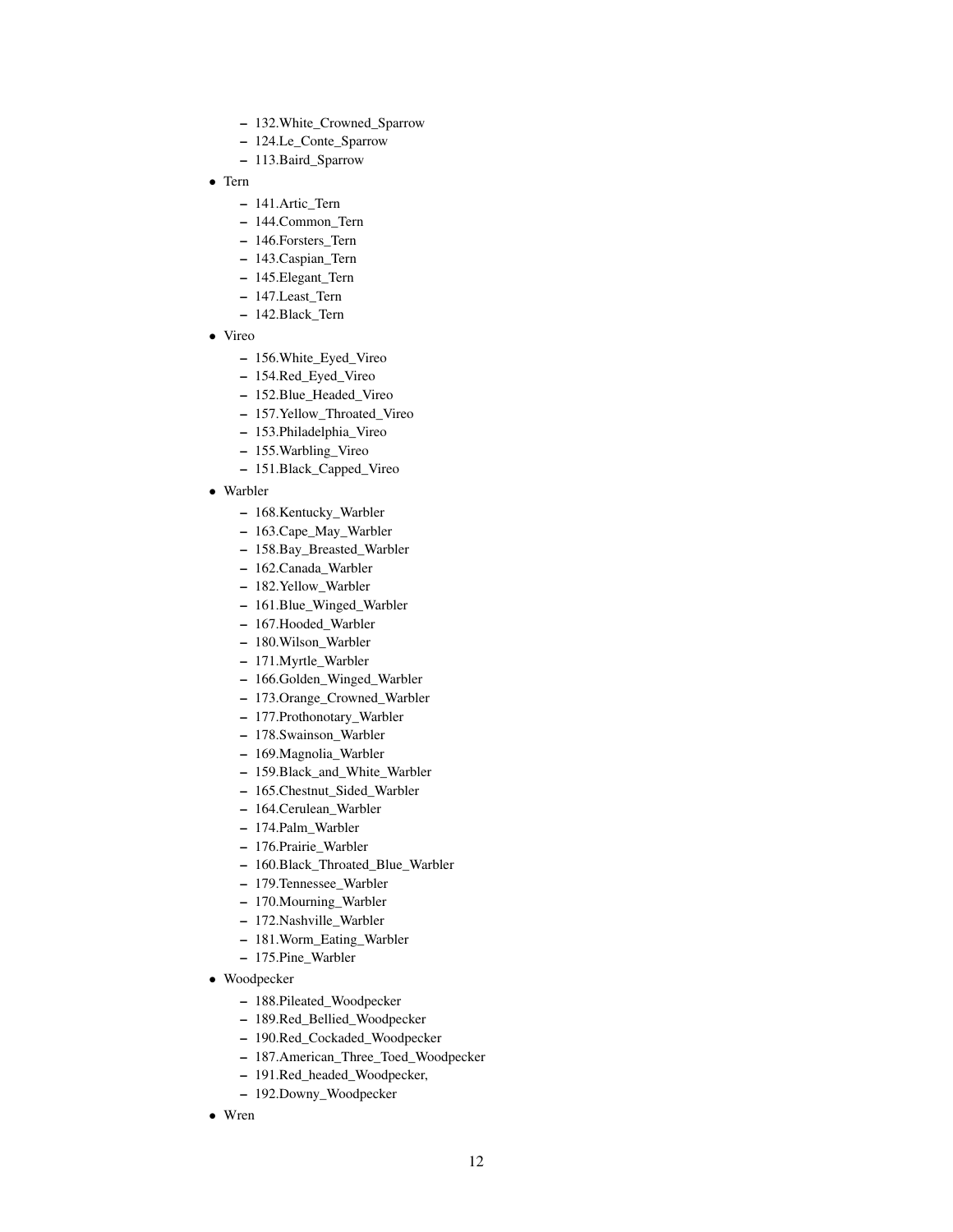- 195.Carolina\_Wren
- 197.Marsh\_Wren
- 196.House\_Wren
- 193.Bewick\_Wren
- 198.Rock\_Wren
- 199.Winter\_Wren
- 194.Cactus\_Wren

Any other bird labels that did fit into these categories were excluded from our analysis.

### Attribute Groupings

The attributes were grouped as follows:

- bill\_shape:
	- 0 Missing
	- 1 curved\_(up\_or\_down), hooked, hooked\_seabird
	- 2 dagger, needle, cone
	- 3 specialized, all-purpose
	- 4 spatulate
- wing\_color:
	- $0$  Missing
	- 1 blue, yellow, red
	- 2 green, purple, orange, pink, buff, iridescent
	- 3 rufous, grey, black, brown
	- $-4$  white
- upperparts\_color:
	- 0 Missing
	- 1 blue, yellow, red
	- 2 green, purple, orange, pink, buff, iridescent
	- 3 rufous, grey, black, brown
	- $-4$  white
- underparts\_color
	- $0$  Missing
	- 1 blue, yellow, red
	- 2 green, purple, orange, pink, buff, iridescent
	- 3 rufous, grey, black, brown
	- $-4$  white
- breast\_pattern
	- $0$  Missing
	- $-1$  solid
	- 2 spotted
	- 3 striped
	- 4 multi-colored
- back\_color
	- 0 Missing
	- 1 blue, yellow, red
	- 2 green, purple, orange, pink, buff, iridescent
	- 3 rufous, grey, black, brown
	- 4 white
- tail\_shape
	- $0$  Missing
	- 1- forked\_tail
	- 2 rounded\_tail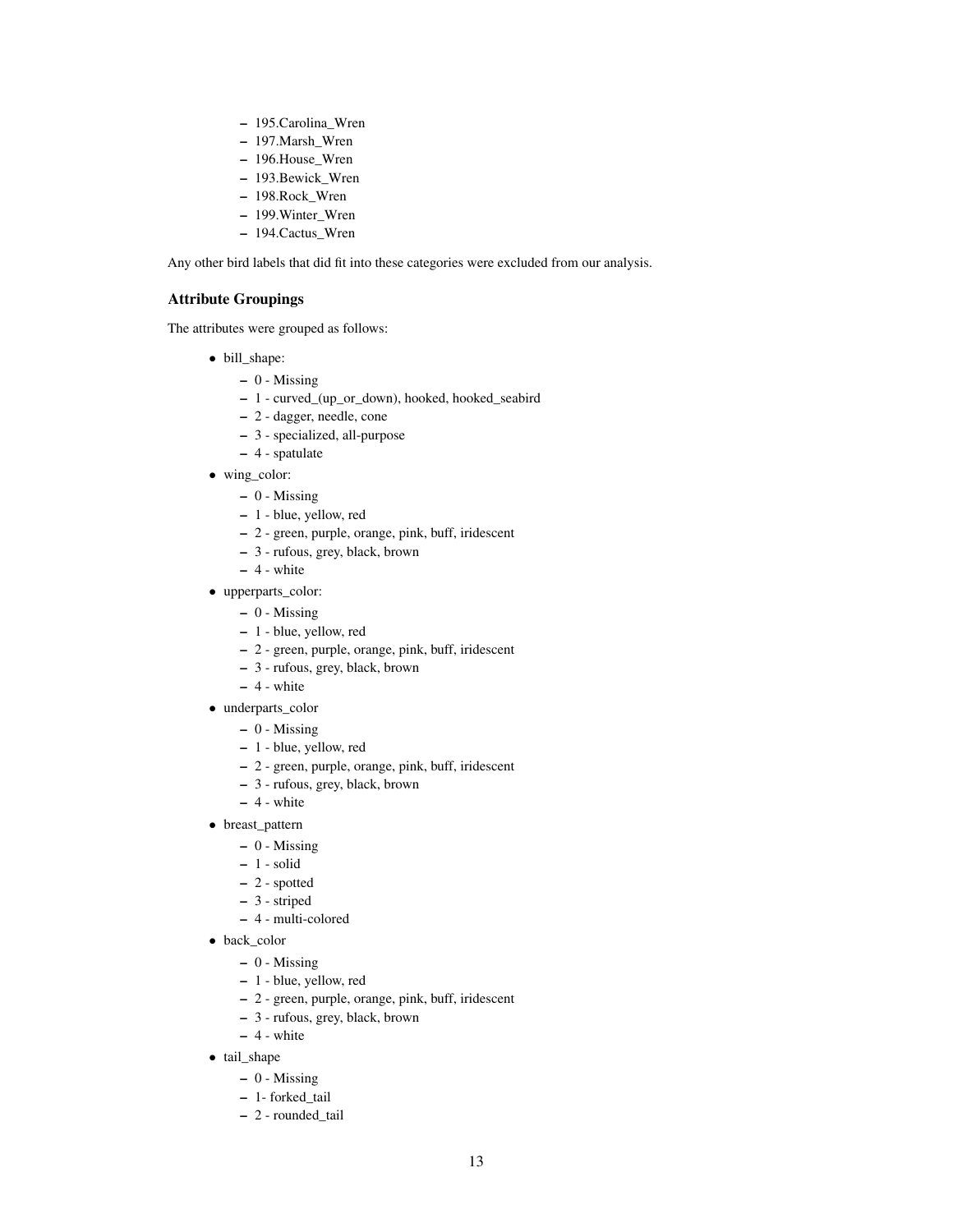- 3 notched\_tail
- 4 fan-shaped\_tail
- 5 pointed\_tail
- 6 squared\_tail
- upper\_tail\_color
	- 0 Missing
	- 1 blue, yellow, red
	- 2 green, purple, orange, pink, buff, iridescent
	- 3 rufous, grey, black, brown
	- $-4$  white
- breast\_color
	- 0 Missing
	- 1 blue, yellow, red
	- 2 green, purple, orange, pink, buff, iridescent
	- 3 rufous, grey, black, brown
	- $-4$  white
- throat\_color
	- 0 Missing
	- 1 blue, yellow, red
	- 2 green, purple, orange, pink, buff, iridescent
	- 3 rufous, grey, black, brown
	- $-4$  white
- eye color
	- 0 Missing
	- 1 blue, yellow, red
	- 2 green, purple, orange, pink, buff, iridescent
	- 3 rufous, grey, black, brown
	- $-4$  white
- bill\_length
	- 0 Missing
	- 1 about\_the\_same\_as\_head
	- 2 longer\_than\_head
	- 3 shorter\_than\_head
- forehead\_color
	- 0 Missing
	- 1 blue, yellow, red
	- 2 green, purple, orange, pink, buff, iridescent
	- 3 rufous, grey, black, brown
	- $-4$  white
- under\_tail\_color
	- $0$  Missing
	- 1 blue, yellow, red
	- 2 green, purple, orange, pink, buff, iridescent
	- 3 rufous, grey, black, brown
	- $-4$  white
- nape\_color
	- 0 Missing
	- 1 blue, yellow, red
	- 2 green, purple, orange, pink, buff, iridescent
	- 3 rufous, grey, black, brown
	- $-4$  white
- belly\_color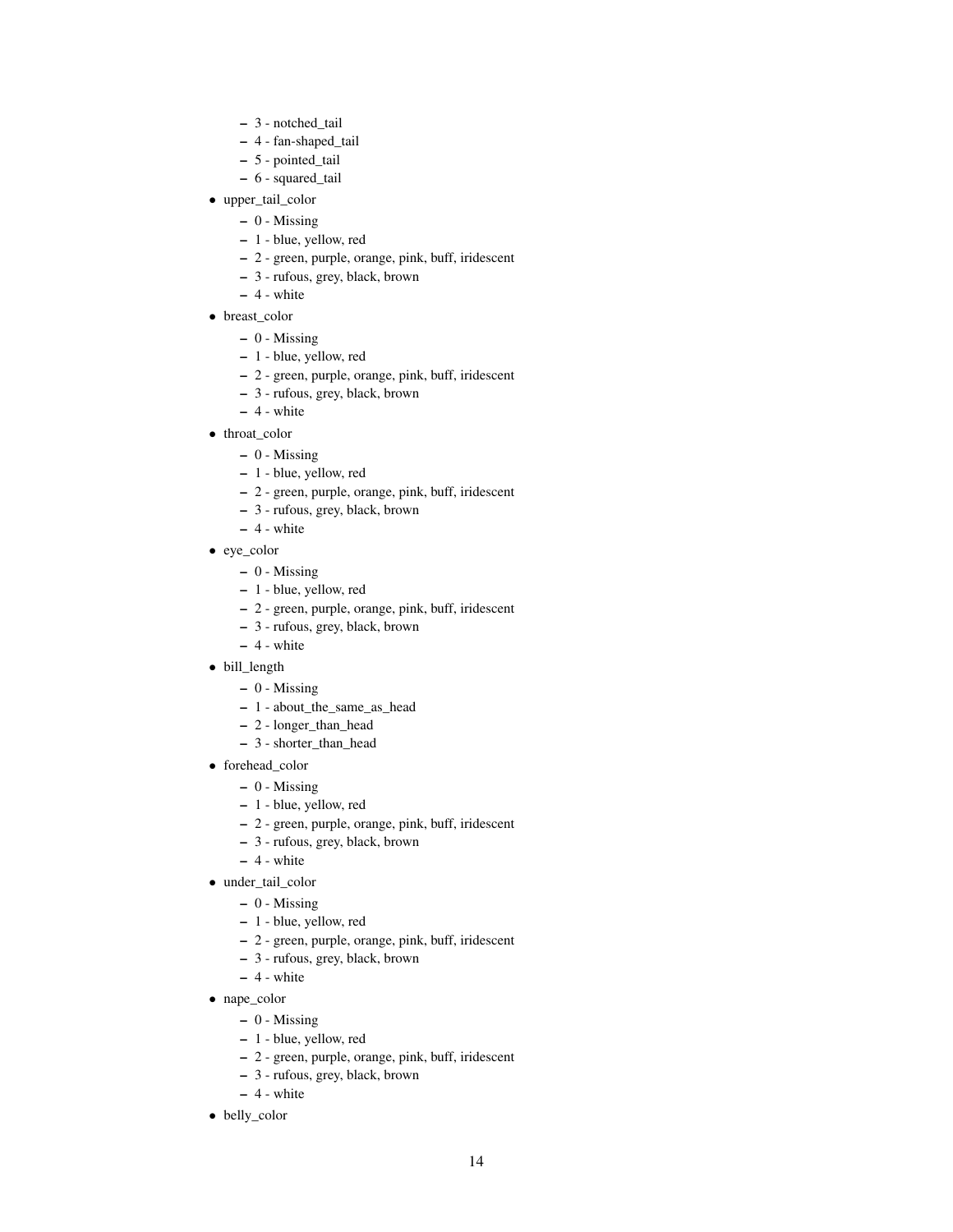- $0$  Missing
- 1 blue, yellow, red
- 2 green, purple, orange, pink, buff, iridescent
- 3 rufous, grey, black, brown
- $-4$  white
- wing\_shape
	- 0 Missing
	- 1 rounded-wings
	- 2 pointed-wings
	- 3 broad-wings
	- 4 tapered-wings
	- 5 long-wings
- size
	- 0 Missing
	- 1 large\_(16-32in)
	- $2$  small\_(5-9in)
	- 3 very\_large\_(32-72in)
	- $-4$  medium\_ $(9-16in)$
	- $-5$  very\_small\_ $(3-5in)$
- back\_pattern
	- 0 Missing
	- 1 solid
	- 2 spotted
	- 3 striped
	- 4 multi-colored
- tail\_pattern
	- 0 Missing
	- 1 solid
	- 2 spotted
	- 3 striped
	- 4 multi-colored
- belly\_pattern
	- 0 Missing
	- 1 solid
	- 2 spotted
	- 3 striped
	- 4 multi-colored
- primary\_color
	- 0 Missing
	- 1 blue, yellow, red
	- 2 green, purple, orange, pink, buff, iridescent
	- 3 rufous, grey, black, brown
	- $-4$  white
- leg\_color
	- 0 Missing
	- 1 blue, yellow, red
	- 2 green, purple, orange, pink, buff, iridescent
	- 3 rufous, grey, black, brown
	- $-4$  white
- bill\_color
	- $0$  Missing
	- 1 blue, yellow, red